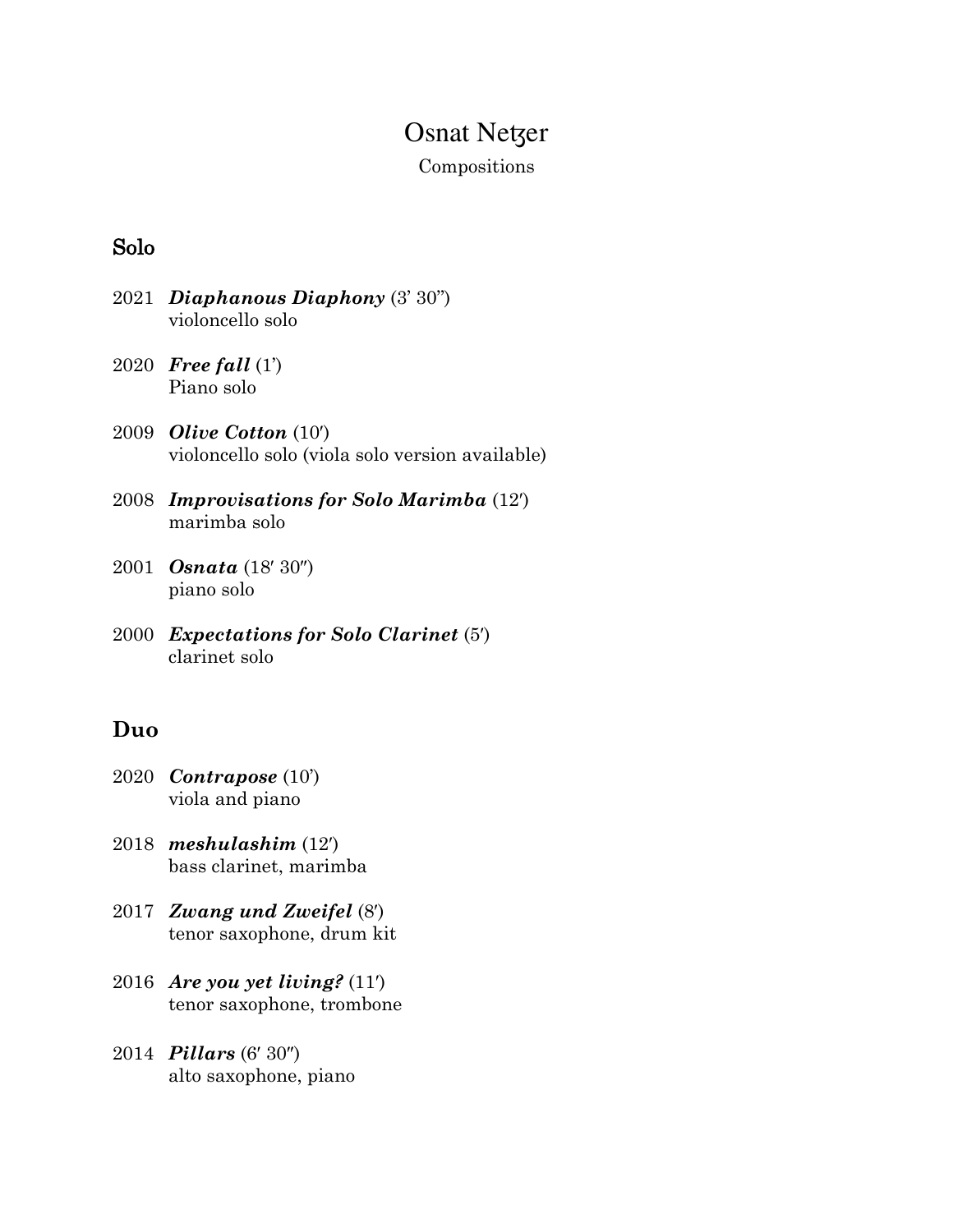- 2011 *Untarnished Lucidity* (7′) clarinet, marimba
- 2010 *Not Shy* (5′ 20″) violin, double bass
- 2010 *Self-Loathing* (1′ 30″) clarinet, viola
- 2010 *Obsessive Folksing* (4′) flute, violoncello
- 2004 *Momentary Pleasures of a Desert Hermit* (10′ 45″) trombone, harp

### Chamber

- 2020 *I AM FUCKING ZEN* (8') saxophone quartet
- 2019 *Consume by…* (15′) flute, clarinet (doubling bass clarinet), baritone saxophone (doubling soprano), trombone, percussion, piano, electric bass, amplified violoncello
- 2018 *They bury their dead with great ululations* (11′) oboe, bass clarinet, violin, violoncello
- 2015 *l'Histoire de quatre musiciens* (12′) flute, violin, violoncello, percussion
- 2014 *Schertch* (4′ 45″) Alto flute, string quartet (version for oboe, string quartet available)
- 2012 *Pang Spindle* (12′) flute, violin, violoncello, percussion
- 2011 *In the Research of Time* (6′) bass clarinet, viola, vibraphone
- 2011 *Weeding the Mountain* (9′ 30″) trombone, 3 percussion players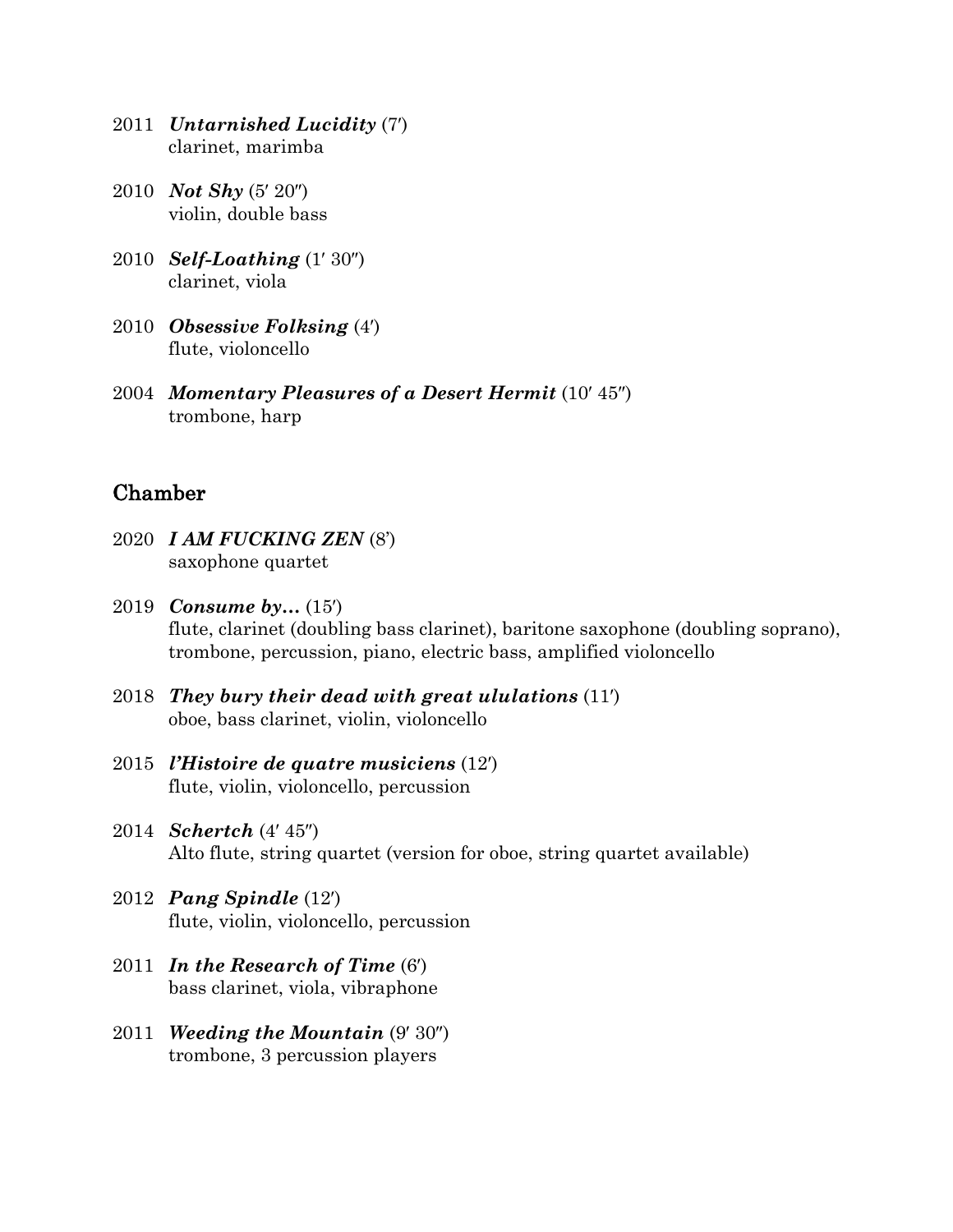- 2010 *Drone and Stone* (3′) flute, clarinet, piano, string quartet
- 2007 *String Quartet № 2 "Theme and Variations"* (16′ 30″) string quartet (stand-alone movement *recapsize* (4' 30'') available)
- 2005 *Concerto Grosso "Moledet"* (12′) flute, clarinet, percussion, piano, violin, violoncello
- 2001 *Who's the Madman?* (10′) Alto saxophone (doubling tenor), trumpet, trombone (version for bass clarinet, trumpet and trombone available)
- 2000 *Tribal Count* (3′ 45″) flute, clarinet, percussion, piano, violin, violoncello

### Multimedia

2019 *Philomelos* (12′) mezzo-soprano, violin, frame drum, fixed electronics

## **Orchestral**

- 2019 *Varium Cæli* (2′ 30′′) string orchestra
- 2017 *Luce Cantabile: Concerto for Alto Saxophone and Shadow* (20′) alto saxophone solo, 2(pic).2.2.tsx.2(cbn)/2.2.0.0/perc/str
- 2007 *Common Ground* (8′ 30″) 2(pic).2.2(bcl).2/2.0.0.0/str
- 2004 *Tanso* (9′ 30″) amp. violin solo, 3(pic).2+ca.3(bcl).2+cbn/4.3.2+btbn.1/timp.2perc/pf/str
- 2003 *Music to a Poem by Avraham Chalfi* (11′ 20″) mezzo-soprano voice, cl(bcl), perc, str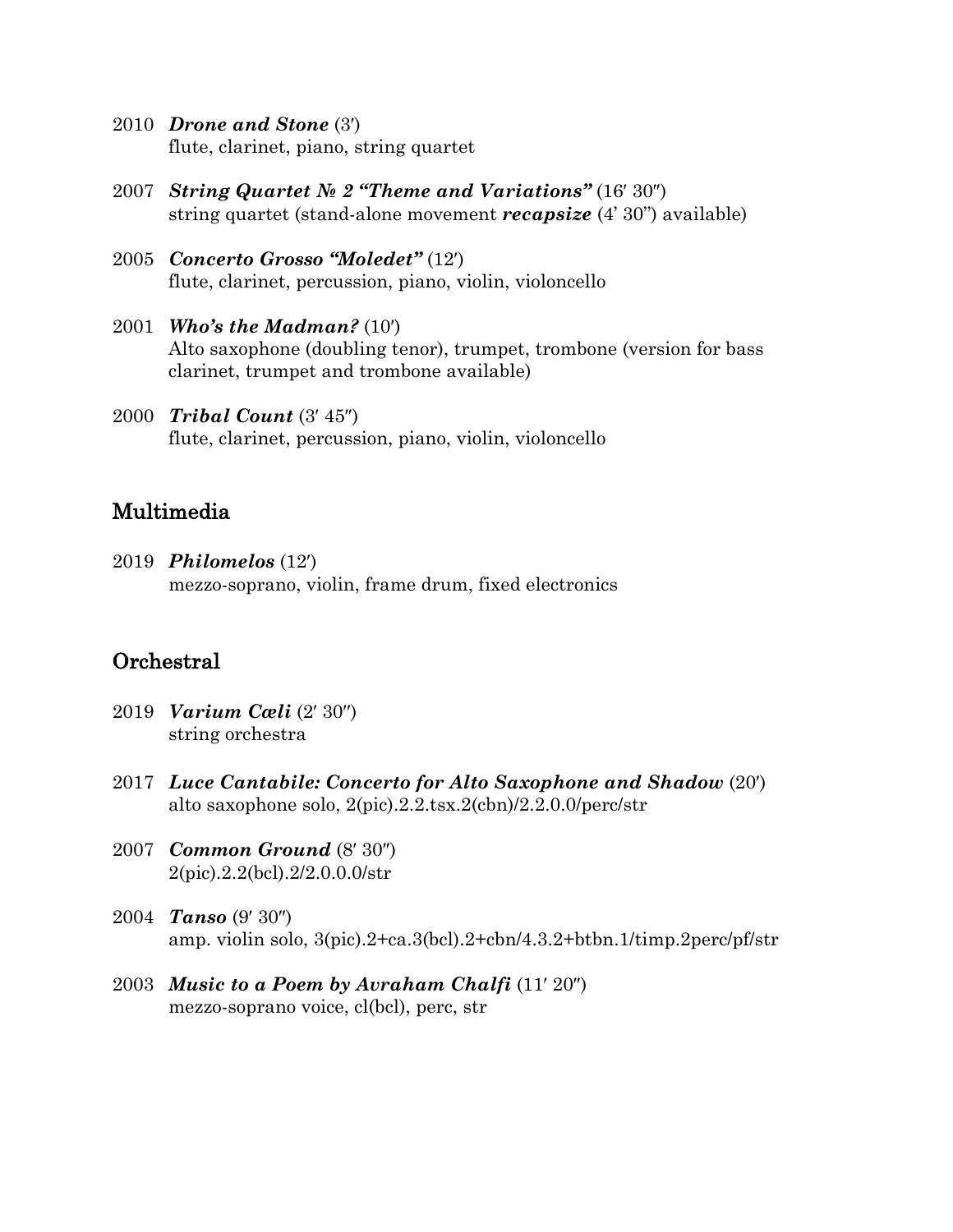### Choral

- 2017 *Disturbed Earth* (13′ 30″) SSAA chorus, flute, oboe, clarinet, bassoon, horn, piano, string section
- 2011 *Sound the Great Shofar* (12′) SATB chorus, SA children's chorus, clarinet, violoncello, percussion, piano
- 2008 *Paths of Stone and Water* (11′) SATB chorus a cappella
- 2006 *Old-fashioned Song of Spring* (3′) SSA chorus a cappella
- 2002 *Two Lover Madrigals* (6′) SATB chorus or quartet a cappella

### Opera

2011 *The Wondrous Woman Within* (90′), Opera in Two Acts coloratura soprano, mezzo-soprano, 2 baritones, male speaking role 1(pic.afl.rec).1.1(bcl).asx(ssx.barsx).1(cbn)/1.1.1.0/2perc/acc/pf/str(min11112)

#### Vocal

- 2021 *I won't be outrun by a cavalry of snails* (11') two sopranos, flute (doubling piccolo and bass flute), clarinet (doubling bass clarinet), piano, violin, viola, violoncello
- 2019 *The Incarnation of a Shining Desert* (8′) mezzo-soprano and piano
- 2018 *Things that Woof and Things that Roar* (35') bass, piano
- 2015 *away dream all away* (4′ 30″) flute doubling soprano voice, viola
- 2014 *Irrefutable Tautologies* (10′) bass voice, flute (doubling bass flute), clarinet (doubling bass clarinet), bassoon, piano